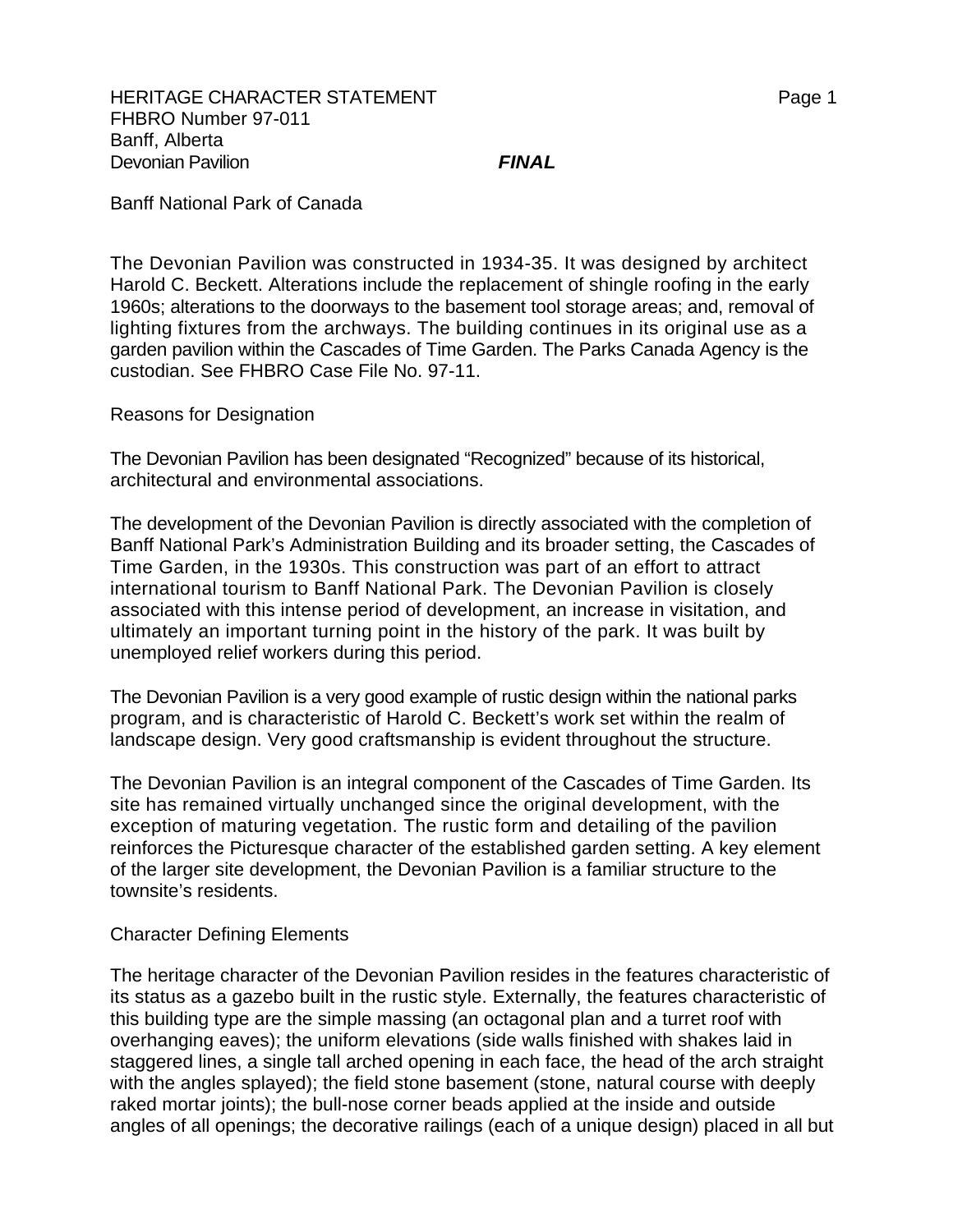HERITAGE CHARACTER STATEMENT FRAGGERY AND THE Page 2 FHBRO Number 97-011 Banff, Alberta Devonian Pavilion *FINAL*

Banff National Park of Canada

the entrance arch; the pole rafters exposed at the eaves; the roof finish of hand-split cedar shakes laid in staggered lines to give a random roof pattern; the burl specimen (abnormal bulges on the limb or trunk of a spruce tree) incorporated as a finial; and, the common lap or close hip treatment of the hip-ridges. These features deserve protection.

The heritage character of the exterior and interior would be best protected by replacement in-kind of any heavily weathered or mechanically damaged building components, materials and finishes as the need arises. The condition of the finial, which is highly vulnerable to the elements, should be monitored on a regular basis.

Internally, the features characteristic of this building type are the exposed roof framing (peeled pole rafters abutted against a shaped block at the apex and tie-beams framed into a peeled pole center post); the exposed peeled pole laths carrying the shakes; and, the burl specimens selected for the tie beams, bench legs and center drop ornament.

The heritage character of the interior would be best protected by careful maintenance of the shake roof finish and the clearing of any snow accumulation, which on thawing, could be drawn into the walls and contribute to decay.

The Cascades of Time Garden is nestled into a hill on the grounds of the Administration Building, its landscape designed in conjunction with the building. The garden was created in the romantic tradition of English Picturesque landscapes, boasting deliberately irregular pools, flagstone walkways and planted clumps of trees that blend with the surrounding forest. The original program for the landscape, although never fully realized, was intended to depict the evolution of life through the geological eras.

The position of the Devonian Pavilion in the northwest corner of the garden adjacent to the Devonian Pool, gives it a visual prominence. The pavilion also provides a viewing point to the Cambrian Pavilion. These relationships should be protected.

The site of the Devonian Pavilion is characterized by a natural flagstone walkway, and steps which reflect the construction of the upper walls. Contrasting rubble stone terraces complete the composition. The form and materials of these features, and their relationship to the pavilion, should be maintained.

The larger garden emphasized a wide variety of floral and shrub species which complemented the pavilion and the stonework. The relationship between this pavilion and these naturalistic plantings is important and should be protected. The rustic vocabulary of the pavilion and its setting is important and this relationship should be reflected in its site.